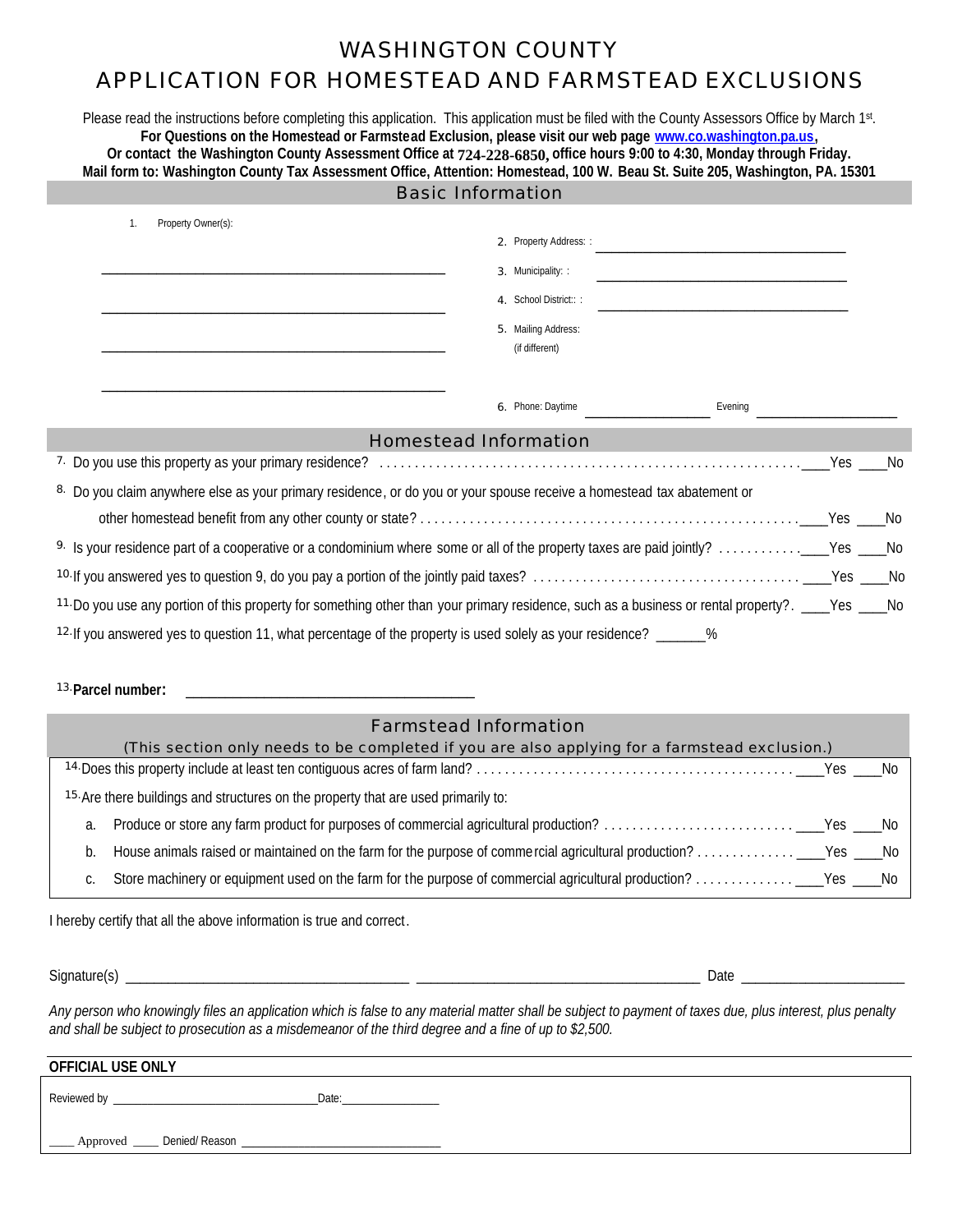# **è You must file application form in order to receive PROPERTY TAX RELIEF under the Homeowner Tax Relief Act of 2004 ç**

# **Instructions for the Preprinted Direct Mail to Property Owner Application for Homestead & Farmstead Exclusions**

**The Homeowner Tax Relief Act, Act 72 of 2004, was signed into law by Governor Rendell on July 5, 2004, to allow school districts to reduce property taxes through homestead and farmstead exclusions.** Property tax relief will be funded by a combination of state revenue from gaming and dedicated local income taxes. Under a homestead or a farmstead property tax exclusion, the assessed value of each homestead or farmstead is reduced by the same amount before the property tax is computed. Most likely, initial property tax reductions will not take effect until July 1, 2006; however, the changes may occur as early as July 1, 2005 or as late as July 1, 2007. In addition, some school boards may choose not to adopt the homestead and farmstead exclusions.

### **How to fill out the form.**

### BASIC INFORMATION

- 1. Enter name and address of owner(s) Note all recorded owners must apply for the exclusion.
- 2. Enter address of the property.
- 3. Enter name of municipality where the property is located.
- 4. Enter name of school district where the property is located.
- 5. If your mailing address differs from the owner(s) address listed, fill in your mailing address.
- 6. List phone numbers where you can be reached during the day, and the evening, if you are unavailable during the day.

### HOMESTEAD INFORMATION

- 7. Only a primary residence may receive the homestead exclusion. This is the fixed place of abode where the owner intends to reside permanently until the person moves to another home. You may be asked to provide proof that this property is your primary residence, such as your driver's license, your voter registration card, your personal income tax form or your local earned income tax form.
- 8. Do you have another residence which you claim as your primary residence? For instance, do you claim another state as your primary residence, or another county in Pennsylvania? The Homestead Exclusion can only be claimed once, for a place of primary residence. You may not claim this property as your primary residence if you claim another property as a homestead or if you or your spouse receive a homestead tax abatement or other homestead benefit from any other county or state.
- 9. If you live in a unit of a cooperative or a condominium and you pay all or a portion of your real property taxes jointly through a management agent or association, rather than paying your taxes separately from other units, check yes.
- 10. If you answered yes to question 9, provide the percentage of overall tax you pay. You may be asked to provide a contact to confirm this information.
- 11. Check yes if the property for which you are seeking a homestead exclusion is used for other purposes, such as a business or rental property.
- 12. If you answered yes to question 11, indicate what percentage of the property is used as your private residence.
- 13. Enter parcel number of the property. You can find the parcel number on your real property tax bill. If you do not have a real property tax bill, call your local tax collector or county assessment office.